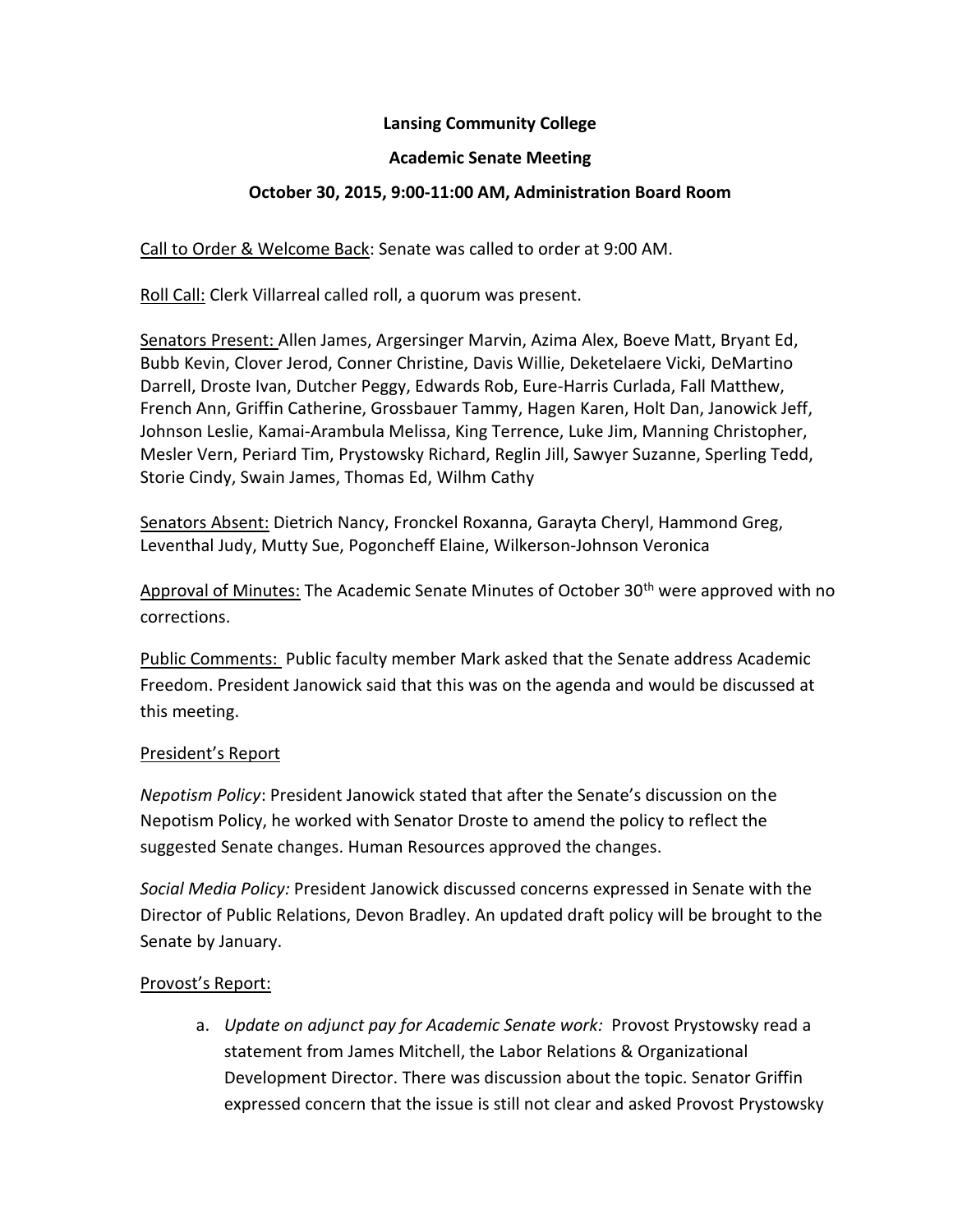to further look into the matter, especially in terms of adjunct faculty's being able to serve on Academic Senate's committees.

- b. Provost Prystowsky said that any new initiatives that are not directly related to Operation 100% are not being considered. He thanked and encouraged the Academic Senate and all faculty for the work they are doing.
- c. LCC was selected to be one of 30 colleges in the U.S. to take part in an AACC grant that will help improve a program of the College's choice. LCC will be using the grant for work with Guided Pathways.
- d. An update on the HLC progress was given. Faculty Credentialing was discussed with a Q&A with Provost Prystowsky.

Other Reports and updates: President Janowick announced that a group photo will be taken at the November 13<sup>th</sup> meeting which will take place at the UC in rooms 203 & 204.

# Discussion items:

- *a. Academic Freedom*
	- i. The American University policy was discussed.
	- ii. There was significant discussion regarding academic freedom.
	- iii. Secretary Manning moved to form a Committee which will work on an Academic Senate Freedom Statement; people from the Senate as well as non-Senate members, are welcome to join the committee. Please contact President Janowick if you are interested in joining this committee.
- b. *Senate role in New Faculty Prioritization Process:* President Janowick stated that in the Senate Charter it states that the Academic Senate should have a role in the New Faculty Prioritization Process. President Janowick moved to form a subcommittee under *Resource Management and Fiscal Responsibility.* Senator Sawyer motioned the movement and it was seconded by Member-at-Large Luke. President Janowick appointed Senator Storie to be the chair of the new subcommittee. He asked that anyone interested in becoming part of the team please contact him.
- c. *Senate role in HLC credentialing process:* Senator Johnson had concerns from her department about full time faculty reviewing other full time faculty. Senator Luke indicated that a number of faculty had not yet received any letter from the College regarding the status of their transcripts or the status of their credential review. The Provost indicated that faculty who have not yet received letters about their transcripts or credential review should notify their Associate Deans so that this situation can be addressed appropriately. There was Senate discussion on this topic.